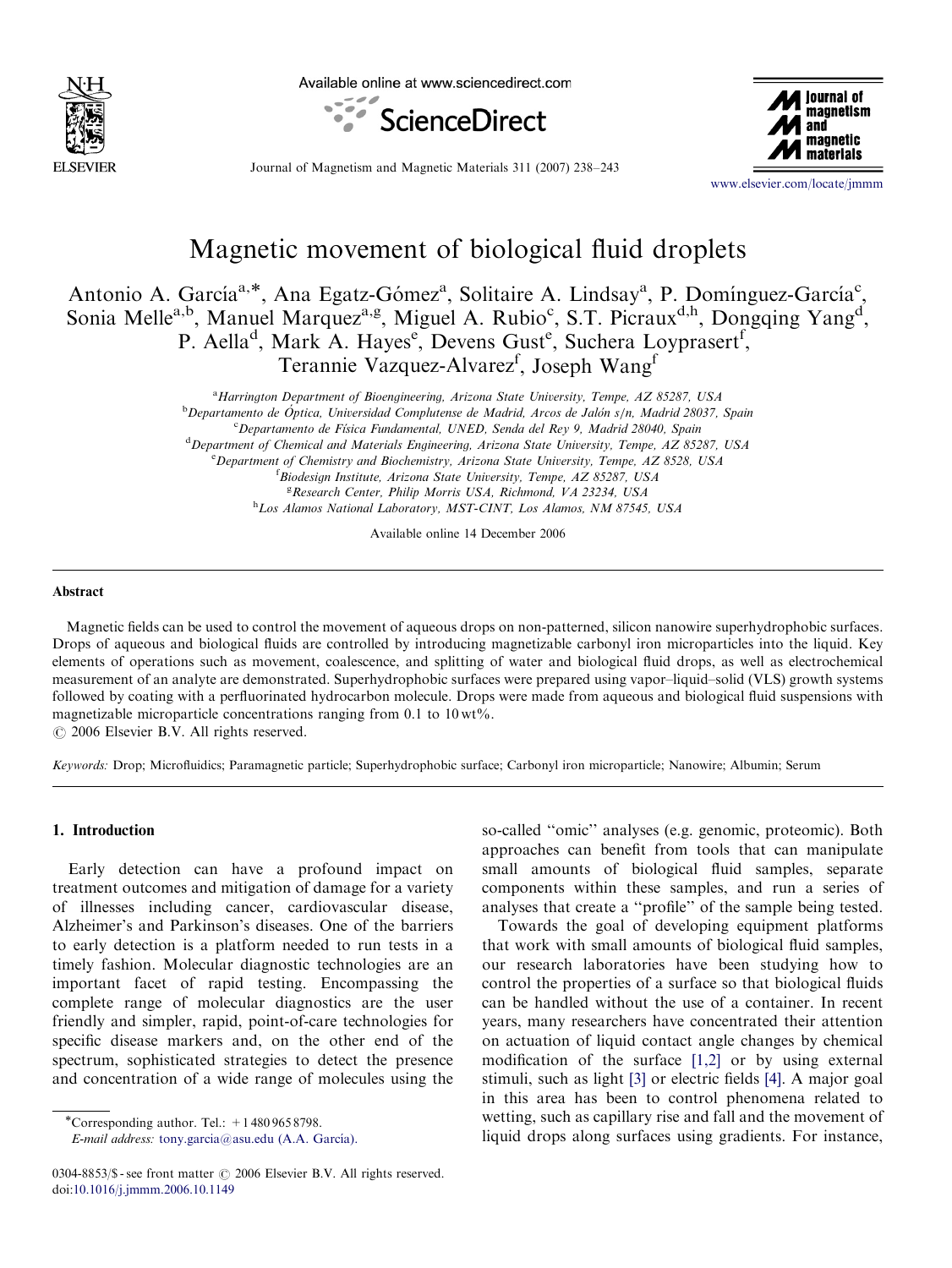wettability gradients induced by a chemical reaction at the substrate underneath the drop have been reported [\[5–7\].](#page-5-0) Thermal gradients controlled by a laser beam have also been used to move droplets at low speeds [\[8\],](#page-5-0) while asymmetric lateral vibration induced a net inertial force that displaces drops [\[9\].](#page-5-0) There have been studies on the dynamics of drops rolling over an inclined superhydrophobic surface through the action of gravity [\[10,11\]](#page-5-0). Also, the movement of emulsion droplets stabilized by carbonyl iron microparticles in an oil–water system were recently investigated [\[12\]](#page-5-0). Although drop dynamic behavior on a superhydrophobic surface is interesting from a scientific and technological point of view, little is known about aqueous drops moving on a level, non-patterned superhydrophobic surface by mechanisms different from gravity. Several technologies can benefit from key advances in this field, such as superhydrophobic surfaces capable of selfcleaning by the action of a rolling drop [\[13,14\]](#page-5-0) or microfluidic devices that take advantage of new effects and of better performance derived from manipulating fluids at small scales [\[15\]](#page-5-0). In contrast to these efforts, our approach has been to control aqueous drops rather than simply having them be repelled by the surface. Droplet or ''Digital'' microfluidics is an alternative paradigm to channel-based techniques where fluid is processed in unitsized packets, which are transported, stored, mixed, reacted, or analyzed in a discrete manner [\[16\]](#page-5-0). This concept has already been demonstrated using electrowetting arrays for droplet transportation without the use of pumps or valves [\[16–18\].](#page-5-0) In our case, we have developed a method for moving drops of biological fluids using magnetic fields. A notable difference in our overall approach is that we are using an open drop format (using a sample holder with controlled humidity) so that an array of detection systems can be used and drop movement can be conducted very rapidly due to low frictional and viscous resistance to flow. Control over humidity can also allow us to concentrate the drop after a dilution or drop-combining step.

In this paper, we report on a novel method to displace, coalesce and split carbonyl iron microparticle-containing drops of water or biological fluids on flat, nonpatterned, silicon nanowire, superhydrophobic surfaces with the only driving force being the use of magnetic fields. Because of the similarity it bears with digital microfluidics by electrowetting, we have named this phenomena digital magnetofluidics.

## 2. Experimental methods

Superhydrophobic surfaces were prepared using a vapor–liquid–solid (VLS) growth process to create high aspect ratio silicon nanowires [\[19\]](#page-5-0). Briefly, gold nanodots are formed by vapor deposition onto a Si surface and used to catalyze the growth of Si nanowires in a low pressure chemical vapor deposition system. In these experiments, the surfaces contained nanowires exhibiting multi-dimensional, random roughness with diameters ranging from 20 to 50 nm and with a height of approximately  $2 \mu m$ . The separation distance between nanowires was from 60 to 100 nm. The nanowire substrates were rendered hydrophobic by covalently applying a perfluorinated hydrocarbon (1H,1H, 2H, 2H-perfluorooctyltrichlorosilane) coating to the entire surface. This combination of nanoscale topography and hydrophobic coating resulted in surfaces where drop contact angles approached  $180^\circ$ .

We used carbonyl iron particles (Sigma-Aldrich Inc., St Louis, MO) with sizes ranging from 6 to  $9 \mu m$ . These microparticles exhibit high magnetic saturation and are commonly used in experimental studies and technological applications on magneto-rheological fluids [\[20\].](#page-5-0) In simple terms, when an external magnetic field  $H$  is applied, a net magnetic dipole moment aligned with the external field is induced in the particles. This magnetic moment is  $m = (4\pi/3)$  $a^3M$ , with  $M = \chi H$ , where M is the magnetization of the particle, *a* is its radius, and  $\gamma$  is the magnetic susceptibility. Therefore, the induced magnetic dipoles of the microparticles align with the external magnetic field lines, causing the formation of clusters. These particles are usually regarded as paramagnetic or superparamagnetic, because their magnetization curve  $(M-H)$  curve) has a small or null hysteresis, little or no magnetic remanence, and their magnetic response is linear for applied magnetic fields of small intensity [\[12\]](#page-5-0).

For this study, carbonyl iron microparticles were coated with polysiloxane following the procedure described by Pu et al. [\[21\]](#page-5-0) to prevent oxidation. Iron–polysiloxane composites were prepared by hydrolysis–condensation polymerization of tetraethylorthosilicate (Sigma-Aldrich Inc., St. Louis, MO). Iron particles (20 g) were added to a mixture of tetraorthosilicate (40 ml) and ethyl alcohol (160 ml) and stirred. Next, 10 ml of ammonium hydroxide (25 wt%; Sigma-Aldrich Inc., St. Louis, MO) was slowly added to the mixture, which was then stirred for 24 h at room temperature. Coated particles were washed three times with ethyl alcohol, four times with deionised water, and dried at 60 °C in a vacuum oven for 24 h. [Fig. 1\(a\)](#page-2-0) shows a SEM image of polysiloxane-coated carbonyl iron microparticles Based on this and other images, the particle coating was estimated to be 60 nm in thickness. [Fig. 1\(b\)](#page-2-0) shows the field dependent magnetization of the samples, characterized at 300 K using a quantum design vibrating sample magnetometer (VSM). This magnetometer was equipped for the physical property measurement system (PPMS) with an applied magnetic field of 10 kOe in order to reach saturation values. Both uncoated and the coated microparticles exhibited negligible hysteresis as described by others using iron carbonyl particles [\[21\].](#page-5-0) Notably, the polysiloxane coating only slightly affected the magnetic properties of the particles, reducing the magnetic saturation value of the carbonyl iron microparticles from approximately 225 to 191 emu/g and increasing the coercive force from approximately 1.3 Oe for the uncoated microparticles to 6.5 Oe for the polysiloxane-coated microparticles. The change in microparticle magnetic properties,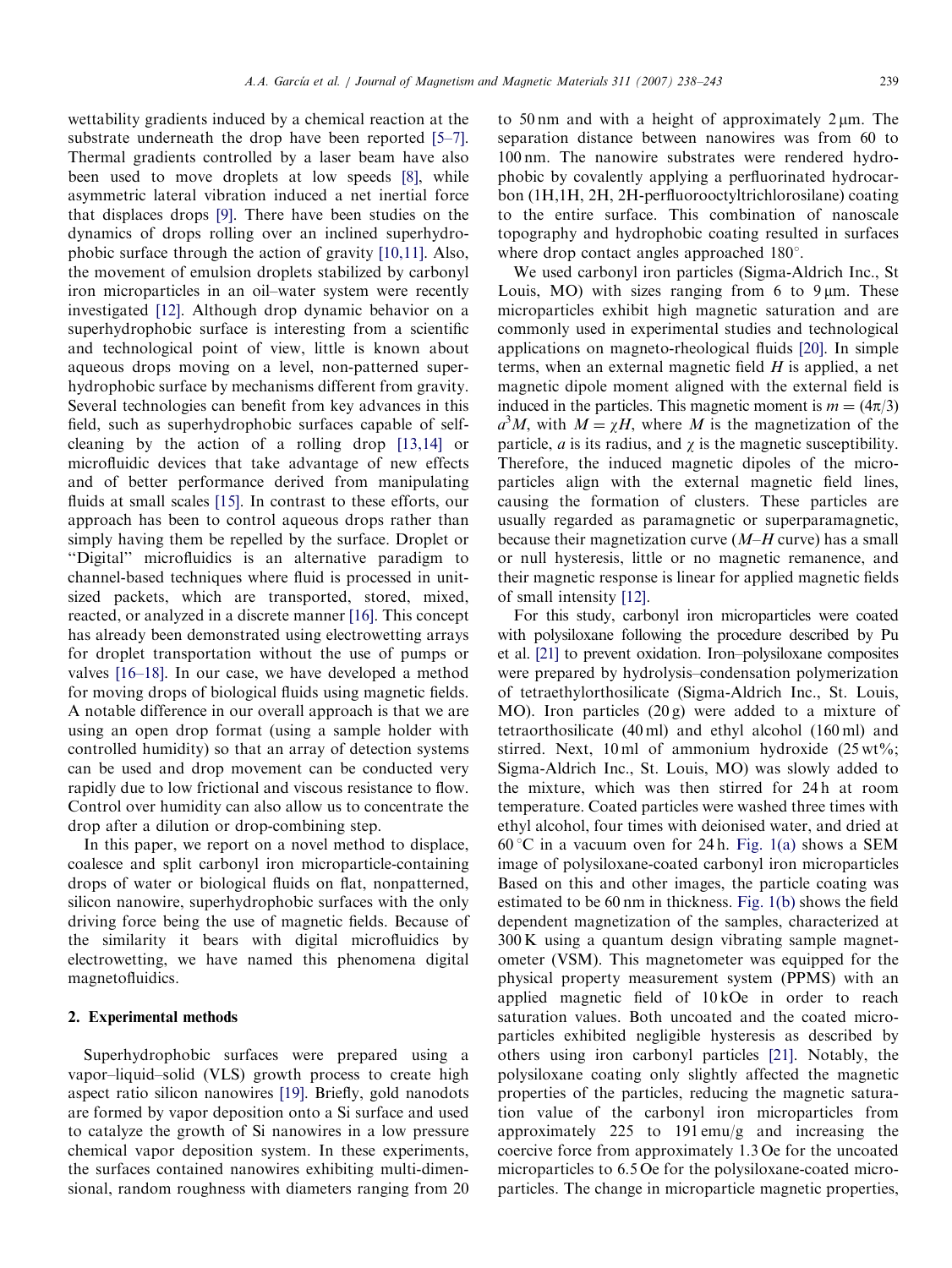<span id="page-2-0"></span>

Fig. 1. (a) SEM image showing the polysiloxane-coated carbonyl iron microparticles. (b) Magnetization curve for both uncoated and polysiloxane-coated carbonyl iron microparticles.



Fig. 2. Still frames from a video showing the movement of a 20 ul water drop containing 2% carbonyl iron particles. The drop moves from left to right by the action of a permanent magnet that is manually displaced below the surface and reaches a maximum speed of about 2 cm/s.

also, did not visibly affect the magnetically-controlled drop movement observed in this study.

Drops  $(20 \mu l)$  from several biological fluids, containing 2% polysiloxane-coated iron particles were pipetted onto the superhydrophobic silicon nanowire surface and observed. These fluids included deionised water supplemented with 8% bovine serum albumin (BSA; Rockland Immunochemicals Inc., Gilbertsville, PA), fetal bovine serum (VWR, West Chester, PA), and whole bovine blood supplemented with the anti-coagulant,  $K_3EDTA$  (Innovative Research Inc., Southield, MI). A NdFeB cylindrical (6.44 mm diameter and 12.7 mm length) rare earth magnet (Magcraft, NSN0718/N40) with residual flux density (Br) of 12800 Gauss, coercive force (Hcb) of 11900 Oe, and maximum energy product (BHmax) of 40 MGOe, was positioned directly below the superhydrophobic surface and moved by hand. The directed movement of these drops was recorded using an Optura 20 Canon digital camcorder (Canon, Lake Success, NY). Snapshots from the videos were analyzed to obtain an approximate value of the maximum drop velocity. Static and dynamic contact angles were determined using the contact angle tool in Image J (National Institutes of Health, [http://rsb.info.nih.gov/ij\)](http://rsb.info.nih.gov/ij).

## 3. Results and discussion

Initial studies were conducted with deionised water. Drops containing a suspension of coated carbonyl iron microparticles were added to the superhydrophobic surface and directed to move by a NdFeB magnet. In this study, drop movement was studied as a function of size and particle concentration. Drops followed the magnet motion with particle concentrations as small as  $0.1\%$  in weight, and along a 2 cm linear path at speeds up to 7 cm/s, and in a circular path. Fig. 2 shows still images from a typical video, where a paper grid with boxes of a tenth of an inch in width is given as a reference. Water drops moved effortlessly and responded quickly to magnet displacement. After observing this phenomenon, one could argue that the drop is sliding across the surface. However, it could also be argued that the particles are moving over the surface of the water drop in a "tank-treading" like motion, or in a better analogy, as a pet hamster would move when placed inside of a plastic play ball. When a small piece of Styrofoam is placed on top of a water drop, the Styrofoam remains virtually motionless as the drop moves across the superhydrophobic nanowire surface. Thus we conclude that the water drop slides along the surface due to the combined effects of a superhydrophobic surface and the very low amount of contact area between the rounded water drop and the nanowire surface. A first order analysis of this type of drop motion is derived below.

When the magnet is displaced, the clusters follow the magnet motion, sliding inside the drop, until they arrive at the contact line. When the more advanced cluster arrives at the contact line, the competition between capillary force and magnetic force causes the cluster to start climbing along the drop surface as depicted in [Fig. 3.](#page-3-0) The magnetic force acts along the cluster axis, while the capillary force acts along the normal to the drop surface. The vertical component of the magnetic force will then deform the drop surface at the contact line towards the superhydrophobic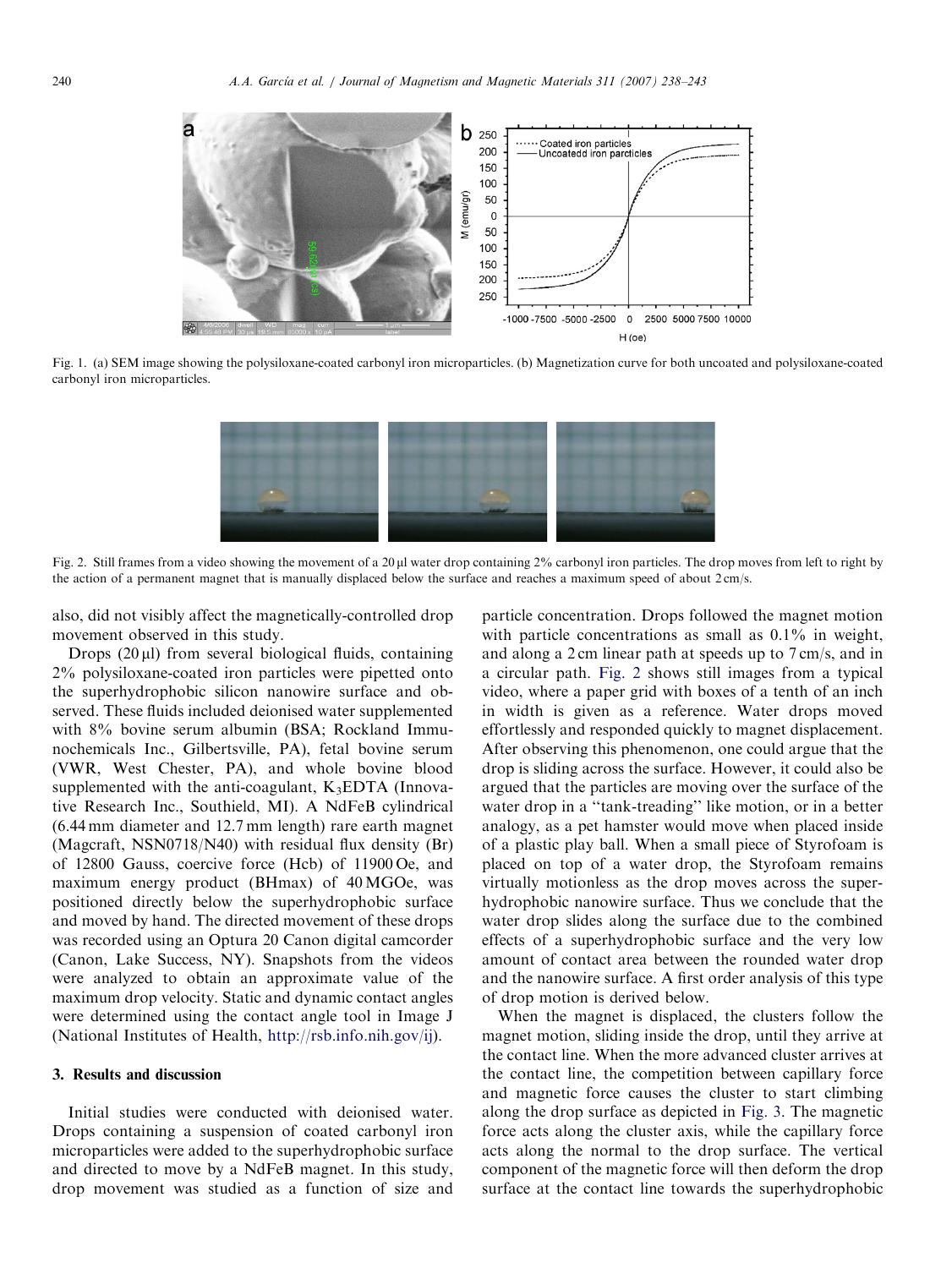<span id="page-3-0"></span>

Fig. 3. A schematic force diagram illustrating that the vertical component of the magnetic force  $F<sub>m</sub>$  deforms the drop surface at the contact line towards the superhydrophobic surface. This results in an increase in the advancing contact angle based on the relationship  $\theta_a = \pi - \alpha_a$ .

surface. Hence,  $\alpha_a (\alpha_a = \pi - \theta_a)$  decreases and the advancing contact angle,  $\theta_a$ , increases. Consequently, the magnetic force builds a difference between the contact angles at the advancing and the receding parts of the contact line. This contact angle difference opposes the drop motion with a force that can be expressed as  $2\gamma rJ$  [\[22\]](#page-5-0), where  $\gamma$  is the surface tension,  $r = R \cos (\theta_c - \pi/2)$  is the radius of the circle of contact between the drop and the superhydrophobic surface with  $R$  being the radius of the drop, and  $J = \cos \theta_a - \cos \theta_r$  where  $\theta_r$  is the receding contact angle. At equilibrium, the total horizontal force balance on the drop can be written as follows:

$$
Fm sin \alpha - \frac{\pi \gamma D}{\cos (\alpha - \alpha_a)} sin \alpha_a - 2\gamma R cos (\theta_c - \frac{\pi}{2})
$$
  
×( cos θ<sub>a</sub> - cos θ<sub>r</sub>) = 0,

where  $F<sup>m</sup>$  is the modulus of the magnetic force on the cluster,  $\alpha$  is the angle that the magnetic force forms with the vertical axis, and D is the diameter of the cluster. For completeness, the vertical force balance reads:

$$
F^{\mathfrak{m}} \cos \alpha - \frac{\pi \gamma D}{\cos (\alpha - \alpha_{\mathfrak{a}})} \cos \alpha_{\mathfrak{a}} = 0.
$$

If there is no difference between the advancing and receding contact angles, the force balance equations simply state that the system would be in equilibrium provided  $\alpha = \alpha_a$ . Instead, when a contact angle difference is produced, the capillary force that opposes the contact line motion introduces a threshold that can only be overcome when the inclination of the clusters,  $\alpha$ , is larger than the advancing contact angle,  $\alpha_a$ . This is precisely what would happen in the situation depicted in Fig. 3, where the vertical components of magnetic and capillary force compensate, while the magnetic force horizontal component is visibly higher than the corresponding capillary component. When this excess magnetic force horizontal component is higher than the contact angle difference term, drop motion will occur. From this point of view, large values of  $\alpha$  would be more convenient in order to overcome the opposing force due to the contact angle difference.

It may be possible that the first cluster arriving at the contact line would not be able to overcome the capillary retention force. Then the magnet displacement with respect to the drop will keep increasing, making the first cluster climb along the drop surface and driving more clusters to the contact line. Due to the magnetic field spatial structure, the clusters arriving at the contact line would have a larger inclination, which will then create a comparatively stronger contribution to the horizontal component of the magnetic force than the vertical component. Consequently, the advancing contact angle would be slightly perturbed, while the horizontal force will increase significantly and drop motion will occur. This is precisely what happens in our experiments, as shown in [Fig. 2,](#page-2-0) where the contact angle difference and the inclination of the clusters can be appreciated.

A full numerical check of the above expressions is not possible, however, because precise values concerning the size and the number of the clusters would be needed. This possibility is precluded by the lens effect of the drop surface. Nevertheless, calculations based on the actual measured values of the angular variables of the problem  $(\theta_c \approx 147^\circ, \ \theta_a \approx 160^\circ, \ \theta_r \approx 136^\circ, \text{ and } \alpha \approx 44^\circ) \text{ show that the}$ order of magnitude of the magnetic force modulus needed to balance the capillary and retention forces is within the range achievable in our experimental setup.

Another interesting aspect is the role of the magnet velocity in the initiation of drop motion. Actually, the magnet displacement entrains the cluster structure in its motion. Before the threshold condition for drop motion is achieved, the drop is standing and the clusters move through it with possibly large velocities. In order to make some estimations, the clusters appearing in the experiments can be approximated as circular cylinders of, say, diameter  $D = 100 \,\text{\ensuremath{\mu}m}$ . These clusters may move within the standing drop at speeds V up to 10 cm/s. These values ( $D = 100 \,\mu$ m,  $V = 0.1$  m/s, and using the density and the viscosity of water) yield a Reynolds number:  $Re = \rho V D / \mu \approx 10$ . This means that inertial effects of the fluid may be important at these high magnet speeds.

Finally, the sliding motion of the drops deserves some comments. Fluid drops surrounded by another fluid can show multiple types of motion depending on drop shape, drop size, and viscosity contrast. For instance, slipping, sliding, rolling, and tank-treading motions have been described [\[23\]](#page-5-0) in the case of drops slowly moving under gravity body force on inclined plates. In such a case, the shape of the drop is controlled by the Bond number, Bo =  $\Delta \rho g R^2/\gamma$ , where  $\Delta \rho$  is the density difference between both fluids,  $q$  is the acceleration due to gravity, and  $R$  is the radius of the drop. Low Bo values correspond to drops with virtually undeformed spherical shape, medium Bo values correspond to drops considerably flattened in contact with the plate, and high Bo values correspond to pancake shaped drops. It is known [\[23\]](#page-5-0) that flattened and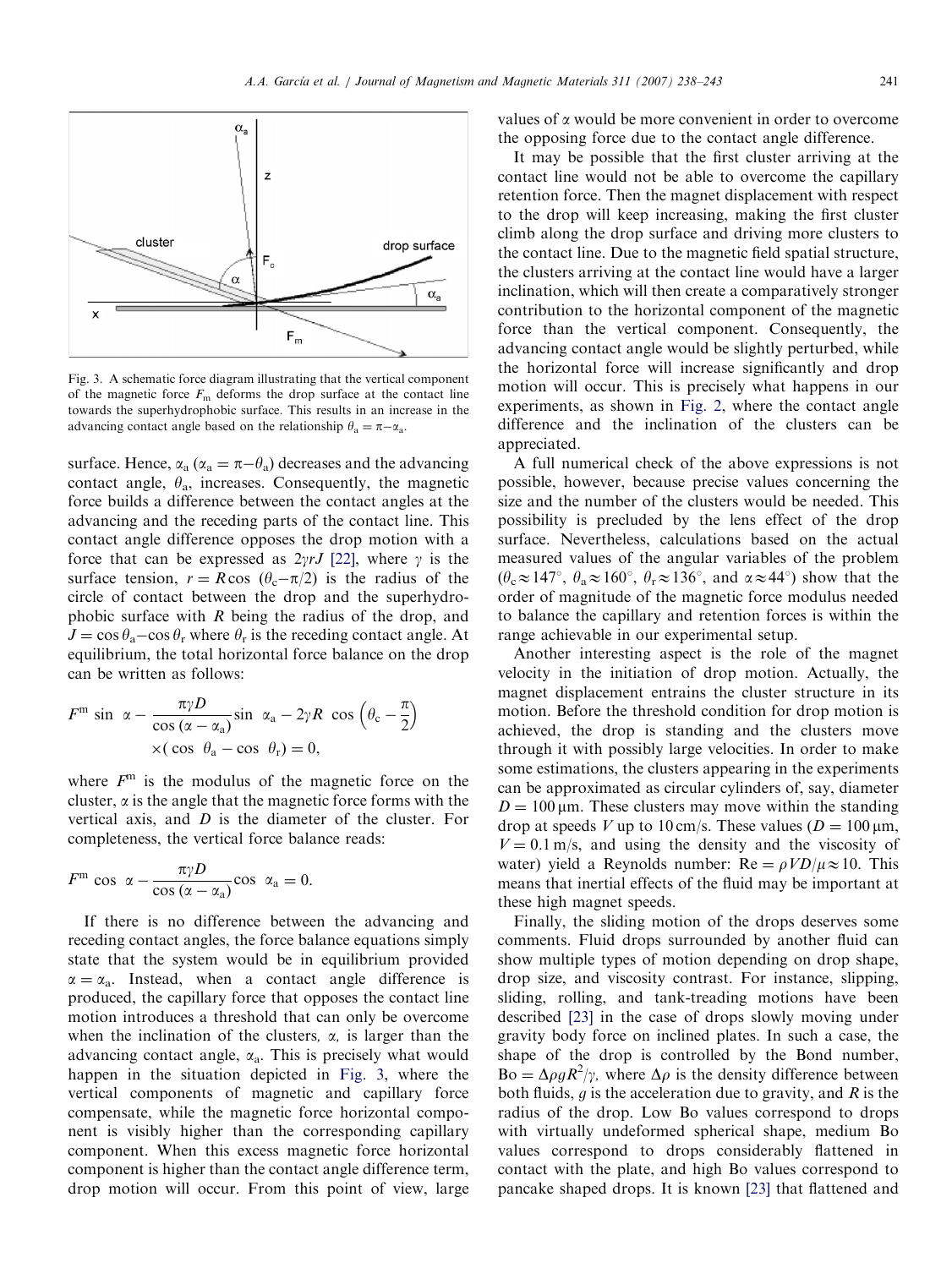pancake drops with higher viscosities than the surrounding fluid should exhibit a sliding motion. In the experiments reported here, we are dealing with flattened water drops in air (e.g. a high viscosity contrast condition). Therefore, sliding motion should be expected. Nevertheless, a caveat is in order here. Namely, the above mentioned analysis [\[23\]](#page-5-0) pertains to Stokes flow induced by a gravity body force and with buoyancy as the drop deforming force. However, in our experiments motion is caused by forces applied to the drop surface; the deformation of the drop is due to this same surface force, not to flow.

Drop motion experiments with an aqueous solution of BSA and serum were also conducted. Both of these biological fluids were moved, though differences in contact angles and in motion were observed. Table 1 shows that while the static advancing angle is very similar for water, BSA solution, and serum, the dynamic angles are very different. Before we conducted these experiments, we studied the behavior of these solutions as well as saliva, urine, plasma, and whole blood on superhydrophobic surfaces without magnetic particles. Our overall conclusion from those experiments is that viscous biological fluid drops have a high contact angle on superhdyrophobic surfaces, but sometimes do not roll off the surface. Our preliminary hypothesis to explain this behavior is that viscoelastic fluids create a higher amount of friction than

Table 1

Comparison of contact angles for water and biological solutions for drops controlled on a superhydrophobic surface using paramagnetic particles and an external magnetic field

| Fluid               | Average static<br>advancing angle | advancing angle receding angle | Average dynamic Average dynamic |
|---------------------|-----------------------------------|--------------------------------|---------------------------------|
| Distilled<br>water  | 142                               | 149                            | 137                             |
| <b>BSA</b> solution | 146                               | 112                            | 101                             |
| Serum               | 137                               | 92                             | 83                              |

water presumably due to their ability to deform around the tops of the nanowires. When we move drops of BSA solution or serum using magnetic particles under the influence of a magnetic field, they appear to move more sluggishly than water.

Coalescence and/or splitting of drops are also steps with practical utility in microfluidics. We have achieved coalescence of two drops as seen in Fig. 4 by moving two particle-laden BSA-containing drops towards each other using two magnets. The resulting coalesced drop can also be moved with the magnet. Drop splitting can also be achieved for a drop with a higher concentration of paramagnetic particles (5%), by means of two magnets that are placed below the superhydrophobic surface. As seen in Fig. 5, by placing two magnets with poles oriented in the same direction under one BSA containing drop and progressively separating the two magnets, the drop was deformed until it split. In this Fig., the resultant drops are unequal in size. Interestingly, when water drops are split the resultant drops appear nearly identical in size. In general, we have observed that it is more difficult to create two drops of equal sizes in BSA solution than with water, possibly due to the viscoelastic properties of the BSA solution.

After establishing the ability to move, coalesce, and split drops, we have conducted some simple experiments to show that we can use electrochemical techniques to analyze the contents of a drop. [Fig. 6](#page-5-0) shows a sequence of still images from a video where a drop is moved to a microelectrode system for dopamine analysis in aqueous solution. Measurements can be taken to determine the dopamine concentration of a drop. We have initiated experiments to automate the system to include wash and rinse steps in order to rapidly and accurately measure the concentration in more than one drop. At this juncture, we have observed that the drop coating protects the iron particles from any unwanted reactions that would cause a false reading or create impurities within the drop. It is



Fig. 4. A sequence of still frames from a video showing coalescence of two albumin solution drops.



Fig. 5. A sequence of still frames from a video where an albumin drop is split by the action of two bar magnets being separated underneath the superhydrophobic surface.